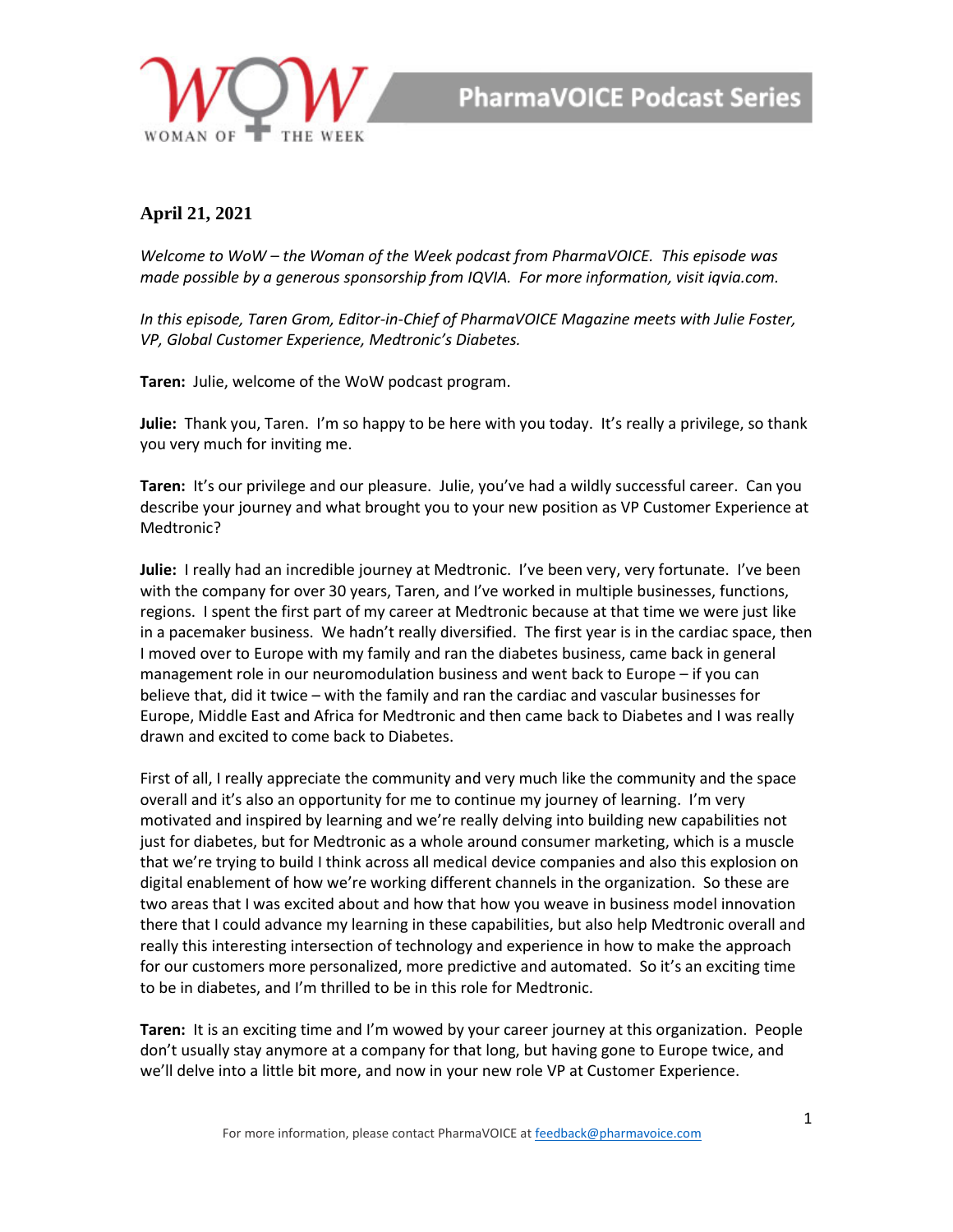

Customer experience isn't usually a C-suite position or an executive level position. Talk to me about that and why the company felt it was necessary to have you in this position.

**Julie:** Customer experience continues to advance in importance for the device companies overall in healthcare and in medtech overall, but I would submit it's even more critical in the space of diabetes because it's a very, very connected community. There's an interesting article out of Stanford that communicates and shares that there's over 180 decisions made each day by someone living with diabetes, and we needed to make sure that along with the technology that we continue to work on advancing, that we're wrapping around the experience with every touchpoint a customer has with Medtronic. So we have that end to end view.

So the role that I have and our team has is really to ensure we're looking end to end of working with our customers whether it's someone living with diabetes, a caregiver, an educator, a healthcare professional and that every interaction that they have with Medtronic, whether it's on the technology side, service, support, whatever it might be, that we're meeting them where they are on their journey and we are listening. We understand what's needed to meet the needs of their lifestyle and we're supporting them and servicing them on their time and in a way that they want to be served.

So the level of customer experience required in the diabetes community is a whole other place, if you will, versus for example with cardiac pacing or some of our other devices where if I get a pacemaker I really don't have to think about it everyday all day long. I can really live a full life versus the 180 decisions that someone living with diabetes has to make everyday in order to manage their diabetes in the most effective and efficient way we possibly can to have the best outcome.

**Taren:** We're seeing such an uptick in the device market and the technologies are getting so much smarter and it's becoming so much easier for patients to manage their diseases, especially in diabetes which is so prevalent, one of the top diseases in the country and around the world. I would imagine you have to keep a lot of plates spinning at the same time. Tell me a little bit about your day to day and what it's like having to manage so many pieces of the business.

**Julie:** Well, we have be constantly thinking about the voice of our customers and bringing that into the business from the different regions around the world and ensure we're helping the rest of the functions have understanding of that voice and of what's required in order to improve the experience of someone living with diabetes. And at the end of the day we're all day long thinking about ways, as I mentioned before, of how to create that experience as best as it possibly can be, but it's all about helping reduce the burden, minimizing the burden of all those decisions that need to be made. And to your point, Taren, if there's a way that we can do this – which we are and we're very excited about a lot of the things that we're working on – to optimize the intelligence of our systems and to create more machine learning to have that personalized predictive automated behavior, if you will, of the technology and have the technology do some of that for the customer and reduce that burden, those are the things we think about everyday.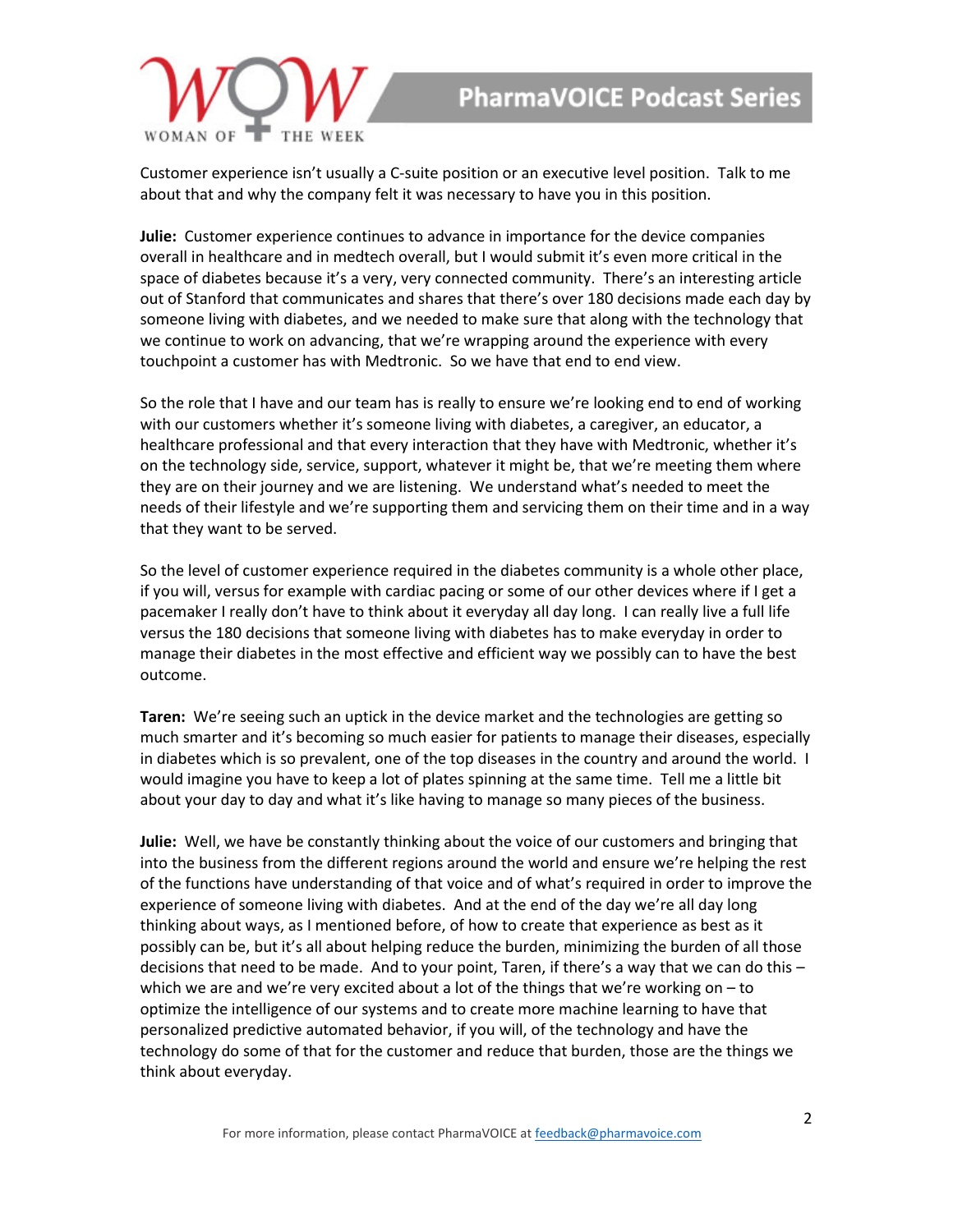

So we're constantly looking at mapping all those touchpoints out, understanding voice of customer from around the world that's lining up from a pipeline perspective both on the technology side, but then wrapping the experience piece around every single portion of that technology so we understand that patient journey, if you will.

We also want to make sure that we're providing options. So most individuals that are living with diabetes don't want to have a pump, so we actually just acquired a smart pen. It's actually the only FDA-approved smart pen out in the market right now and we're really excited about it because, to your point, it's pulling forward the intelligence, if you will, that is in a pump to more people and giving them an option to have the benefits of those insights and to do the same thing of creating more personalized predictive automated features, if you will, that have the technology do more work for them and reduce the burden that they have each and everyday and hopefully reduce some of those things that they have to think about each and everyday.

So that's what we're spending our days on meeting with our teams internally around the world and then of course ensuring that we're meeting and listening constantly to our customers and understanding what their needs are and what we're doing that's working well that we have to keep doing and not make mistakes and do more of and those things that we have improve upon and have gaps and we're that voice of that customer for the organization.

**Taren:** Fascinating. And you keep talking globally, and I think that's so important and I would have to imagine that your two tours of Europe give you a really unique perspective on what the global world looks like for diabetes. Tell me about your experience in moving to Europe and it couldn't have been easy – you brought your kiddos and your husband and twice, so that's really a leadership learning exercise.

**Julie:** Yeah, it's – oh my goodness, it was extraordinary. I'm so grateful. We as a family are so grateful and two dogs by the way, which is a whole another podcast probably. Oh, I have a really interesting story of taking our 17-year-old dog who couldn't go below the plane and had to be on the plane, so definitely for another podcast Taren, but I'm quite certain you'll find it quite humorous. Maybe the listeners will as well.

But here's the – it's phenomenal personally and professionally, and we're all different and better human beings as a family because of this experience because we have a much wider lens of the world and appreciate all the different cultures and how we can all come together. And when you think about diabetes (and actually many areas of medicine), there are far more similarities of someone living with diabetes or their caregiver or an educator or healthcare provider than differences around the world.

What's different is the government, the healthcare systems, the infrastructure, maybe the training of HCPs; I mean some of that can be quite different. But when it comes to understanding the needs of those living with diabetes there's far more similarities if you're someone that has a young daughter just diagnosed and you live in France with type 1 diabetes or you are in Texas or in Thailand. It's very similar, the voice, the concerns, the needs that you have and that's where we want to ensure that we're taking a very global lens to this as well and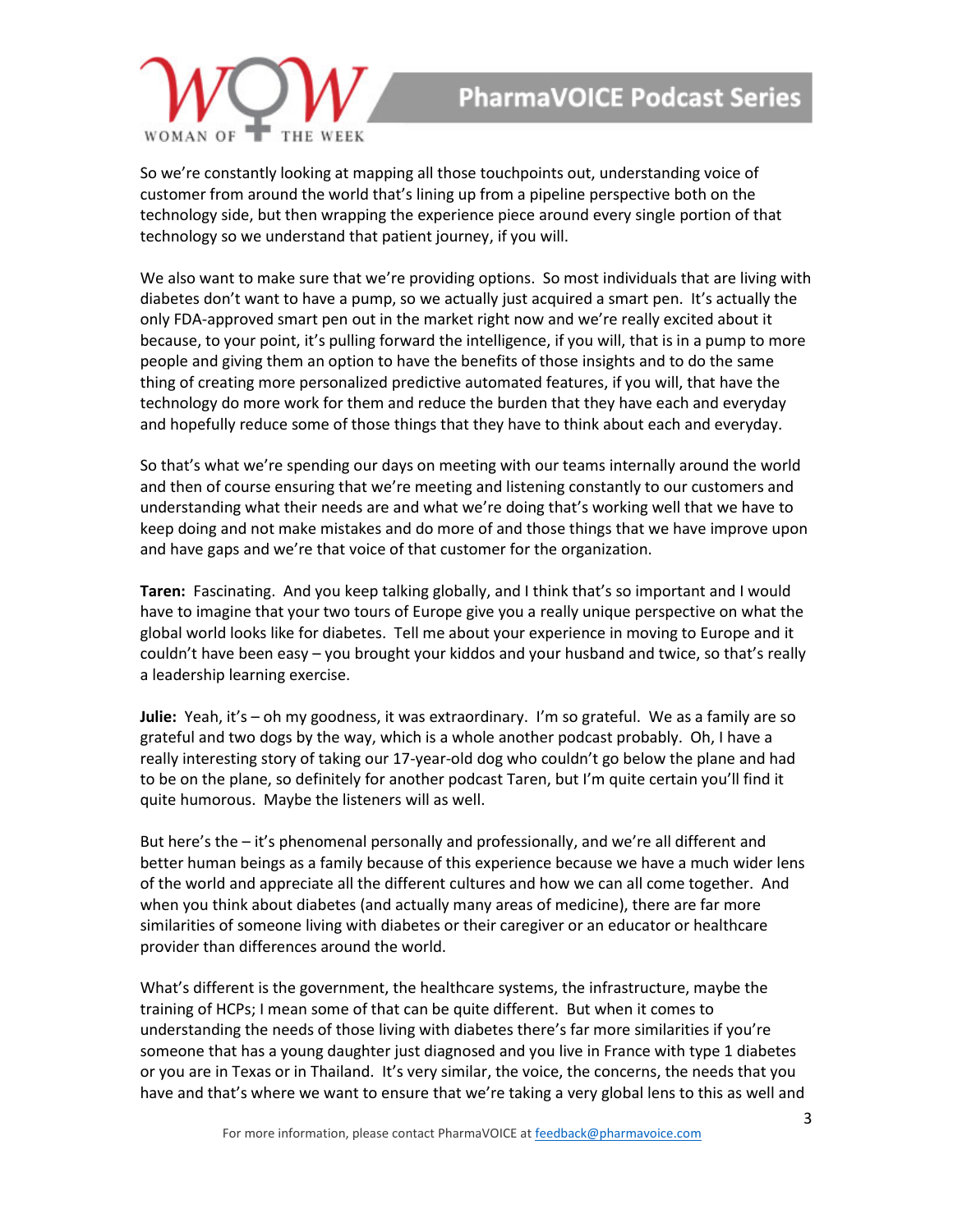

taking the learnings that we have from different parts of the world and leveraging them, so no matter where you are we can do our very best to help mitigate some of the burden, help improve the outcome of someone living with diabetes so they can live their best life and again meet them on their journey.

So it's an extraordinary experience to go through to live in different countries. especially in the last role I had where I had Europe, Middle East and Africa. I traveled every week all around and it's – actually, Taren, I think of the humbling – it's a very humbling experience because as one that's inspired by learning, it's like everyday I realize how much I don't know and how much we don't know and we need to learn how to do better. It's also a constant lesson of our mission that our great founder Earl Bakken created and etched over well over 60 years ago of alleviating pain, restoring health and extending lives. And it becomes even more true when you're in many of these developing countries and it just challenges all to think differently of how we can help more people around the world.

So it was an invaluable experience that's definitely changed our family and our personal lives forever. Our kids will never be the same again. It definitely has made me from a business perspective have a much richer and broader and deeper understanding of how we need to approach things around the world.

**Taren:** Again, fascinating and I loved your point about the disease and more commonalities than there are differences, and I think that that is so true and we've learned this over the past 18 months I think with COVID, that we've learned it doesn't know the boundaries of geography.

**Julie:** Exactly, good example, yeah.

**Taren:** Just fascinating. Where was your most favorite place that you traveled to when you were ex-US? Is there a place that you went that you just thought oh, my gosh, I feel so privileged to be here right now at this moment?

**Julie:** Oh, I get that question so much, Taren, and I struggle with it. I've tried so hard to nail a really concise answer down with one country. But I absolutely loved everywhere I went, whether I'm experiencing Saudi, going into Russia. Of course, maybe I would say Italy because I love the food so much and I love to eat and the great wine in France and I love – I mean I really it's… every single country is a gift of learning and really special experiences that we had everywhere. But maybe if you said you have to take one Julie, I might say Italy and maybe I can just retire there somewhere on the lakes by George Clooney or something.

**Taren:** I'm all about the pasta and vino too sister, so I can jump right board with you there. That's fantastic. Earlier you talked about business innovation and the marrying of technology and the experience for customers. Talk to me about how that customer experience is now translating to innovation with your approach to programs and devices and diagnostics and things like that.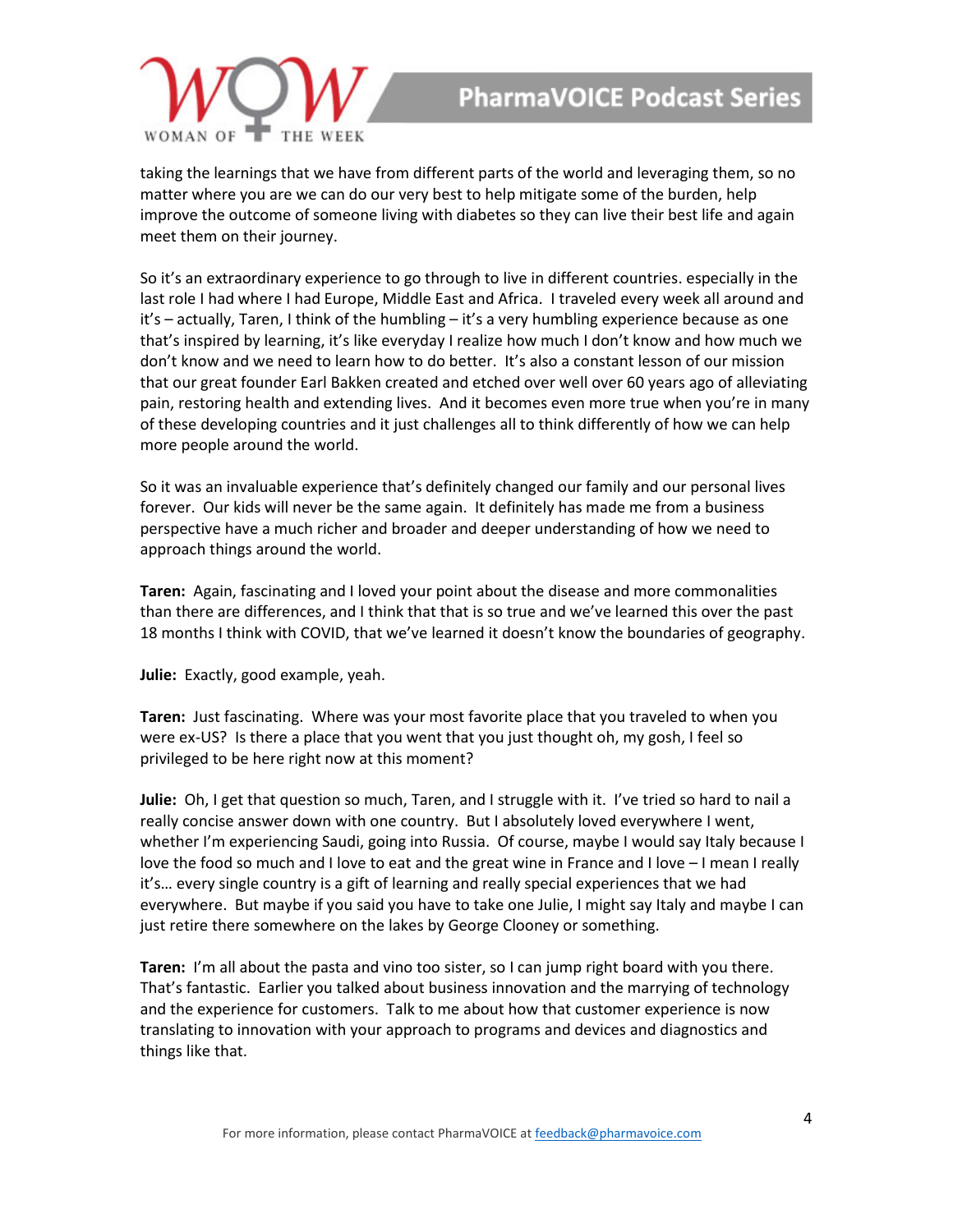

**Julie:** Yes. Well, at the heart that customer experience and insights from our customers really needs to drive our innovation, our technology pipeline and the services and solutions that we provide to meet them where they are on that journey. I have a couple of interesting examples of how we're applying that on the technology side, as well as on the service and solutions side.

I mentioned the smart pen where most people that are living with diabetes do not want to have a pump and they use insulin pens if they require the delivery of insulin, and the smart pen is really taking the intelligence that we have learned over the years and what you can get more naturally from a pump and it has put it into the pen where there can be an automatic balancing or look, if you will, of the insulin on board and then give dosing. There's a dosing calculator to do the dosing recommendations for you.

So it's getting to be more personalized and a little bit more predictive and a little more automated as I mentioned before, and you tie that in to a continuous glucose monitor – so we married the two technologies together, put all that information on a single app for the customer so they can go to one place and have more information on their dosing and the recommendations and also that constant view of how it is impacting their glucose levels and some automated decisions for them that help a little bit in reducing some of those decisions that they have to make going forward. In the future, we are going to add more of – I mean I use the big words we all use and it means this artificial intelligence or machine learning – we acquired a couple of companies called Nutrino and Klue over the past years that are amazing companies that will also be able to provide more information on when to eat and how much to eat.

So you're getting dosing calculations. You're getting information of what you need to dose and when and then information and automated information for the customer on when to eat and how much to eat and again, it connects all of these dots on automating some of those decisions, but personalizing it because diabetes is different for every single individual and we have to figure out ways to really personalize it as well as meet them on where they are in their journey versus trying to put them on our journey. So that's one example of how we're looking at it from a technology perspective.

Another interesting one was with the ice storms that we had in Texas. We have a big customer service support center there and as I know everyone is aware that that ice storm with those frigid temperatures just kind of shut that state down, and we had a pretty meaningful issue not only with our support center, but also the area in Kentucky too where we actually ship out products of things being stalled for awhile, activities being stalled whether people couldn't get into the office or whether systems weren't up and running, just a myriad of things. And the team quickly turned around like on the same day and leveraged digital and social media. That's another interesting aspect of the diabetes community is they're very connected  $-$  a very connected community and probably because of this constant decision making that's required and the desire to learn from each other, but we wanted to make sure we didn't miss a beat to be there for them if they needed anything. And the team flipped very quickly and leveraged the social – Facebook, Instagram, LinkedIn, our ambassadors, our blogs. We leveraged everybody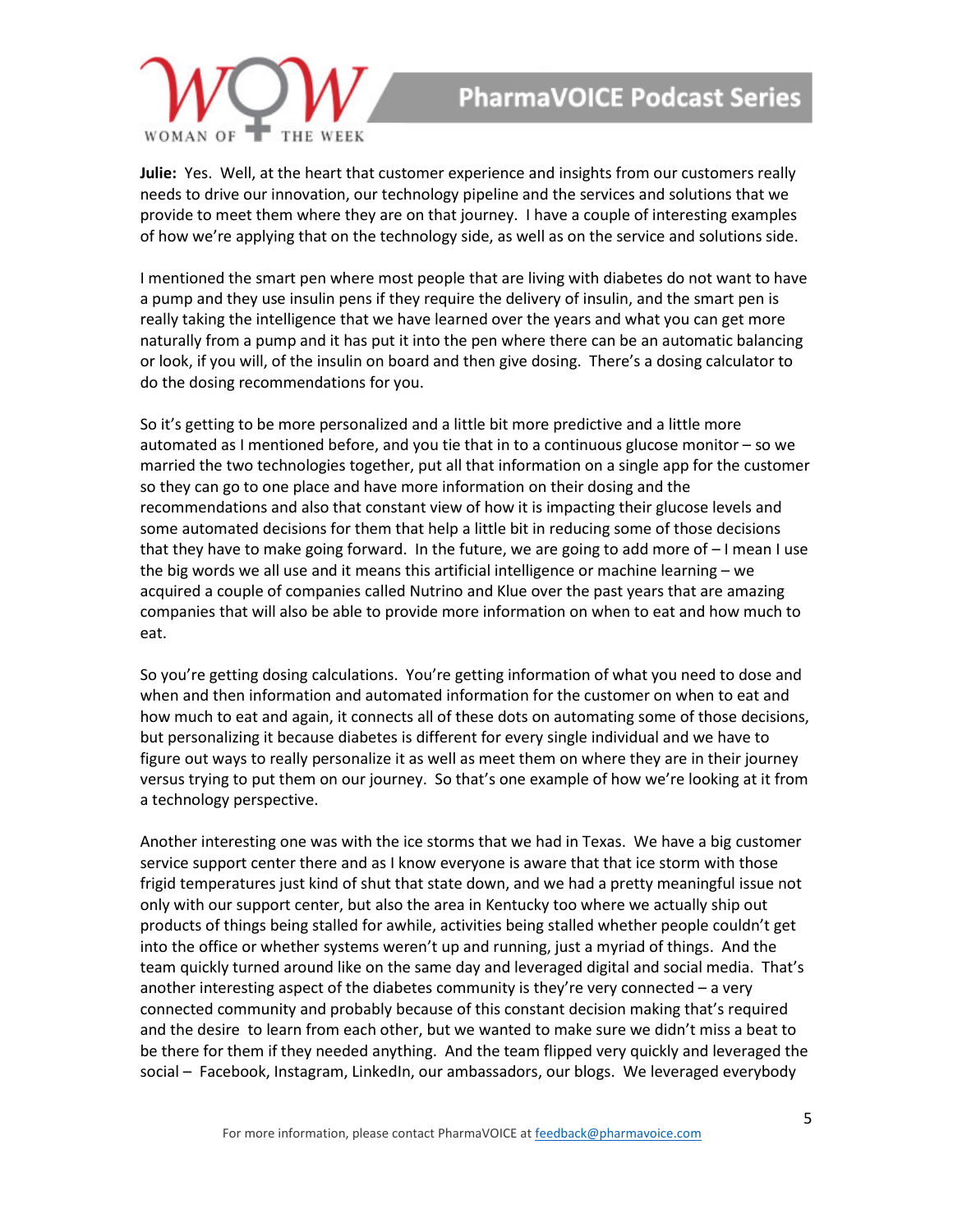

we could to get the word out that if they were struggling connecting with us that there were different options of how to reach out to us and we included that in there.

So kind of two different interesting examples, one of how we're looking at technology to reach and benefit more people living with diabetes with a smart pen and pulling in those insights and machine learning up into a bigger portion of the community and some of the kind of unique things that we do from a service and support through this example was when we had a meaningful issue and a problem and the quick action of how to solve it leveraging digital and social channels to get the word out.

**Taren:** Those are two incredibly fascinating examples of how you are expanding that customer experience into new territory. Social is new, but how your team reacted in response to a crisis is quite admirable. Congratulations and kudos to all who were involved in that. There had to be a couple of very difficult days for you and your team as well as the patients and you responded so admirably. And I love the introduction of the AI and machine learning because it's really what we talked about 20 years ago in terms of personalized medicine isn't what personalized medicine is today. You're truly personalizing the medicine to the person.

**Julie:** Right. Exactly. Exactly. And in some respects, Taren, I think we can also look at and we're seeing it already even with COVID and how COVID created such a virtual care environment so fast, like all of our onboarding and our education and training had to be flipped around and not just us, I mean everybody, all companies and hospitals and physicians and nurses and educators, everybody had to flip very quickly to a virtual model and we did it. We did it, and I think we all were quite surprised about not only what everyone was able to do, but the fact that the outcomes for the patients, the customers – we actually even did a study in this like did our virtual training really result in the same outcome as when we did it in person and we looked at thousands of our customers and it did. We found incredibly positive results that it was equally as effective.

So it's going to be interesting as we go into our new normal of how we create this hybrid world of ours and hopefully, to your point, accelerate this personalized approach where I actually think the patient, if you will, or the customer is going to be more at the center of driving and owning their care and deciding how they want it done. Some may always want to have it in person and talking to others on the phone. Others may not want that anymore unless they have to. And we have to not only accommodate that environment, we have to lead in it and actually create things that the customers and patients and the physicians and nurses they're not even thinking of right now. So we have to think of ways that are going to make their lives even easier that they didn't may even know exist, but if we understand their needs and what they're looking for hopefully we can bring out that technology that will be able to solve it and be very disruptive in helping them really manage their care in a very different way, but equally as effective.

**Taren:** I love your future focus and thinking about what is this next or new normal and it is going to be a hybrid world that we're going to be moving into, and the old ways of doing things aren't going to be acceptable anymore now that everybody's kind of adopted and adapted to this new virtual world that we're all living in and will continue to live in for the next bit as we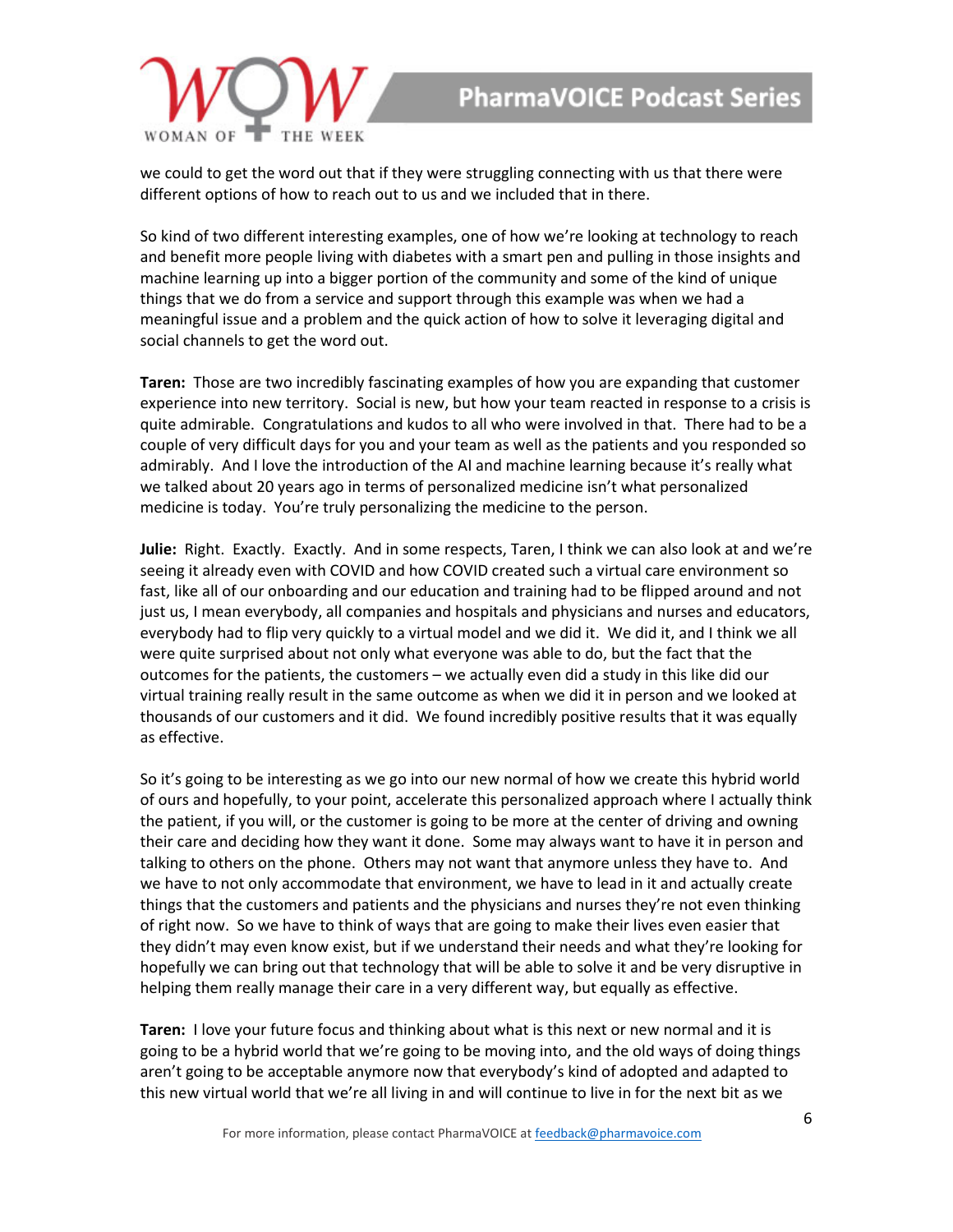

continue to go forward. So I think it's fascinating and I think that your energy and your passion behind it is so evident and I truly look forward to seeing what's next from you all. And in that vein, if you had to identify what is the one big thing you're tracking right now in terms of a trend?

**Julie:** Oh Taren, are you going to make just do one? Are you sure I can't do more? If I'm concise, can I add two more? I think a couple we've already talked about, so I don't need to spend much time on it. But this whole consumerism in medtech and devices is really interesting and really accelerating particularly in diabetes, but it's actually beyond diabetes and it's very, very exciting, so we're watching that closely. This whole digital enablement and really looking at how do we use machine learning to make what we're trying to accomplish both from a technology and a service support perspective as personalized approach that's more predictable and automated as well.

But I would have to say the other one that I really wanted to – that I thought of right away when you asked the question, the other thing – and it would be interesting to get your perspective on this as well that I think we all learned in COVID is this whole big challenge we all share on healthcare inequity and what can we do differently to ensure better access to care for people of color and what programs can we do. We're really focusing on this a lot because here I just shared with you how excited we were that we created this whole digital onboarding so quickly, but what we didn't appreciate is how many people don't have a computer or don't have internet and it is disproportionate with people of color. And so we want to figure out our part in that and be bold in the work that we're doing, whether it's with great organizations like ADA or T1D different areas and it goes across Medtronic too, but I'm focusing on the diabetes piece, but we want to be part of really helping to find solutions here. And I would say that's another one that has become a lot more urgent for us to figure out ways to shine a bright light on it, create awareness, look at how we can change representation in a lot of the work that we're doing and figure out different ways of how we're doing things to make sure we improve access.

**Taren:** It's such admirable work, and I hope that it's sustainable because for your company, as well as other companies, who come to this realization of this health inequity and that it's not something that it goes away…

## **Julie:** No.

**Taren:** …and like eases. So I wish you good luck on that as well and continued focus and I think it's such a great thing to be addressing right now. And in terms of the medtech surge, I think that at the time I don't think – it's really the time for medtech right now. I think the world is open now for medtech and as we look to a technology-enabled healthcare your company is positioned perfectly and the time has come. Here we are and you're rising to the challenge. So kudos to you all there as well.

**Julie:** And it goes all the way up to our CEO, Geoff Martha who is incredibly focused on all of these trends that I just mentioned and the globalization of them and just making sure it's not just one group or a couple of inspired individuals. It's really top down, down top we're really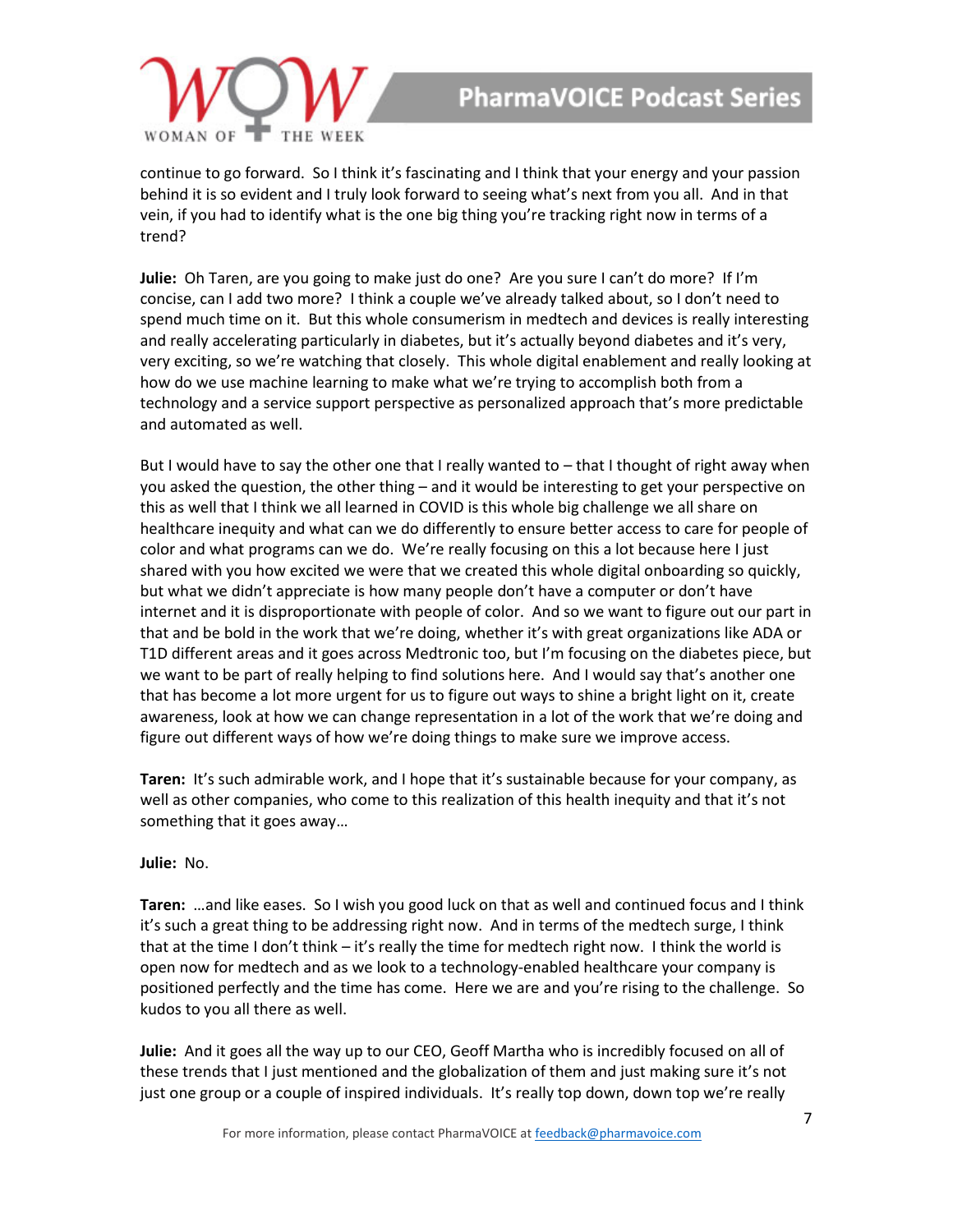

trying to connect those dots more intentionally because of the clarity that he is providing on the critical importance of these areas too.

**Taren:** Fantastic. Just to switch tracks a little bit, I want to delve into a little bit about your personal style and your leadership style. How would you describe yourself as a leader?

**Julie:** I'd say I'm a very inclusive leader that very much likes to engage with my team and very communicative, very much pulling the team together. I'm also very direct, so it's important to me to ensure clarity of direction as well as roles, if you will, so there's accountability in the organization.

And then I really like to surround myself with incredibly bright people, which is not hard to do at Medtronic; there's so many incredibly smart people and diverse individuals whether it's ethnicity, experience, thought and really ensure it's clearing and empower them to really own and drive the work that's needed. I really think that's important that that ownership the closer we can drive that and empower people who are closest to the customer is the way to lead. I want to get out of their way and I want to get barriers out of their way and support them in the best way. So I would say that's the approach and – the style and the approach that I have as a leader.

**Taren:** Fantastic. And as a leader you obviously recognize you can't do it all. You need a fantastic team behind you.

**Julie:** Right, yes.

**Taren:** So what are those traits you look for in others when you're building out that team?

**Julie:** Well there's some kind of foundational things that I look for in the culture that I am trying to create and that we have within diabetes, with our leader and with Medtronic overall that really want to have someone that is very respectful, that genuinely cares not just about the business, really passionate about like we're talking about here like diabetes or the space that we're in, but also cares about the people. So some of those things are really quite important to me, and very transparent and open.

Then I really like to look for some of the capabilities that people are very creative and passionate to win. And when I say win, it's not just about always competing and winning with a competitor, if you will, externally, but it's making sure that we're driving ourselves to be the very best that we can be and never really settling. So this hunger for always to be better and to have enough trust and comfort in our organization where people feel comfortable to debate, to raise their hand if they don't like something (that's where that transparent honesty comes in) and that's always pushing to bring their best selves there and drives to execute and really hopefully exceed the expectations that the organization has.

So there's a cultural aspect of it and also some capabilities and not really focusing as much on analytical or strategic or consumer sales. I mean we work to make sure people have those, but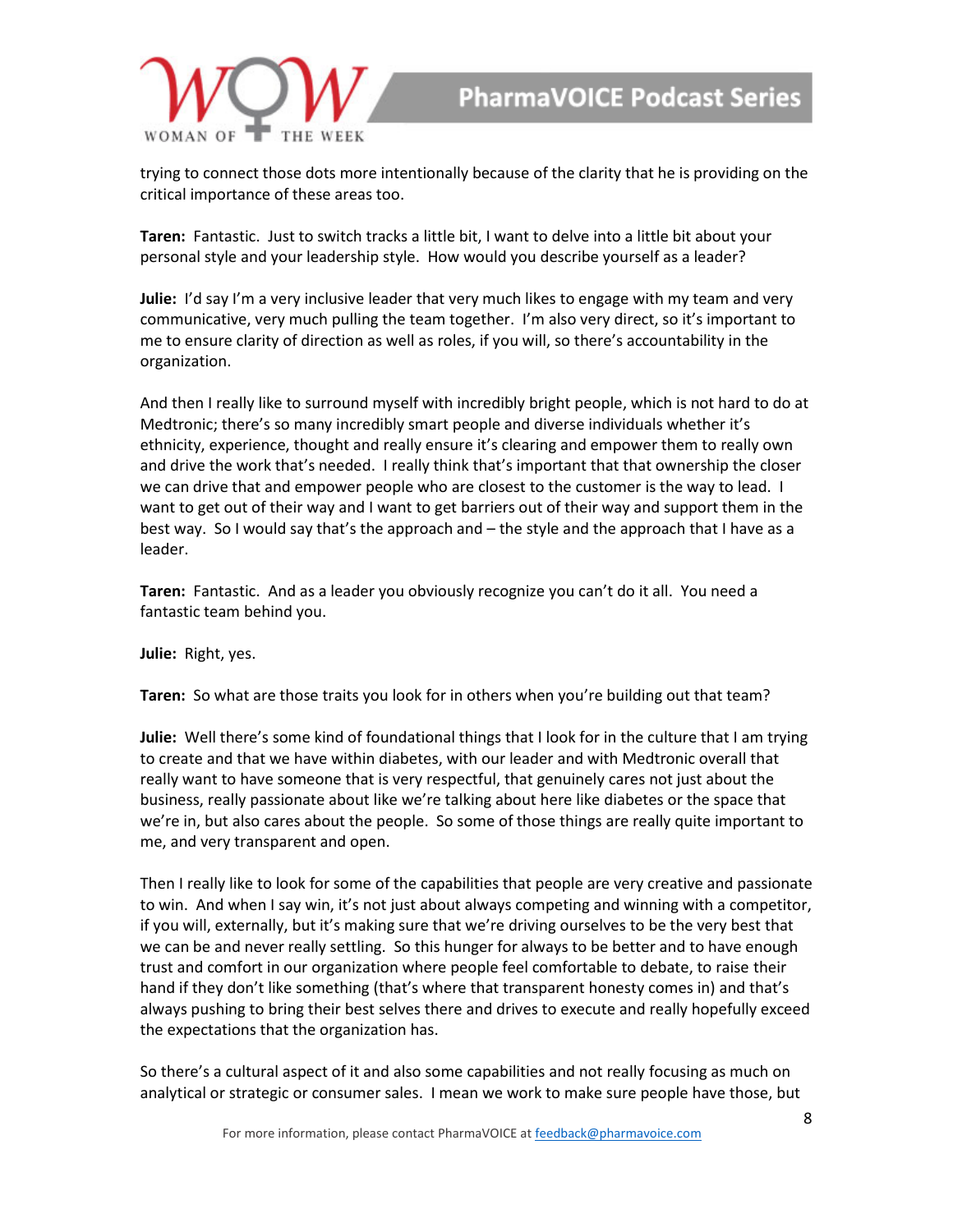

it's these really foundational capabilities that I think differentiate a team and how they come together and how they work together to really balance.

That's the other thing too; I try to get a team where we're quite different from each other. As I mentioned before, this diverse thought, experience, capabilities so we can learn from one another, we become a learning organization and then we can push each other to be better.

**Taren:** That's wonderful. You obviously are a role model within the organization, how does that mantle feel to you? Role model to other women, a role model to other employees, how does that sit with you?

**Julie:** It's really an interesting question. I've never had that question before, Taren. It's a really good one. I take the experiences that I've had over the years at Medtronic and where I am right now very seriously and with a lot of gratitude and humility and given the fact that I'm always learning and it's very important to me to always give back. I always think if I can have others learn faster than I did, learn from mistakes that I've made or things that I would have done maybe differently based on what I learned through a process, that that is a responsibility and a gift actually that I have to share with amazing talent across the organization at all stages of their career.

I really take it to heart and I never lose sight of the importance I have everyday of feeling like – I think of an analogy like dropping a rock in the water and the ripple effect, that everything I say or do has a ripple and I need to be intentional and conscientious about it and transparent when I make mistakes or say things that I really wish I would have caught when it was in my mouth and it's already outside and make it a learning moment for all of us to make sure that that ripple is big and I can do my best to pay it forward.

**Taren:** Julie, that's lovely. Thank you for sharing that. And finally, as I ask all of our WoW podcasters, tell me about an accomplishment or that wow moment that either shaped your career or has left a lasting impression on you.

**Julie:** I have a really good one. I use it quite often all the time because it's probably one of the most defining moments I had in my life really both professionally and personally. It was years ago – I probably was at Medtronic last 10 years – really maybe between 5 and 10 years and I was in a – my first like leadership role as like a director, and I was probably struggling with the leadership that I had and the stakeholders that I worked with in making sure that I was being listened to. So it's kind of that typical comment that we've I think probably have all made at some point or time in our lives of you know I'm saying I had this idea, I brought it forward and someone else has it, and it's not even said in an articulate manner and everybody thinks it's a great idea. I said it before and I was really frustrated. So I went to my great HR partner at the time who has long since retired and she – and I never did that. I mean I always have found ways to like just kind of solve things on my own and navigate my way through the organization, but this was really very frustrating for me.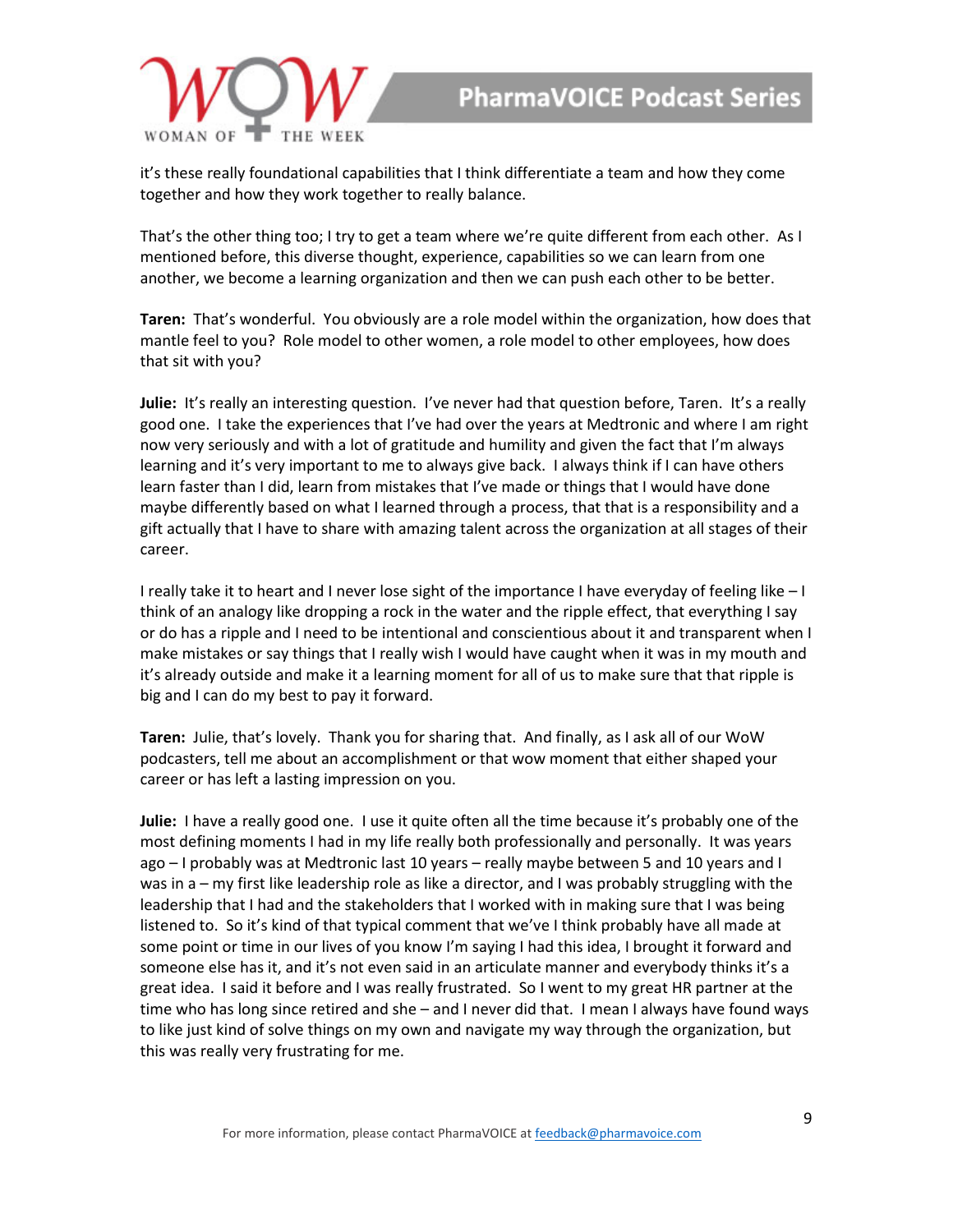

So I went and told her all about it and she listened very intently and then I finished and she said, "Are you done?" And I'm like "Yeah." Like victim here, right. This is really frustrating. But I was like yeah, and she said, "Let me tell you something Julie. No one has the responsibility to listen to you. You own the responsibility to be heard. So you better figure out what you're doing in those situations, whether you're with one person or a thousand people, whether it's they're at the same level, different level it doesn't matter. What do you need to do differently? Do you understand them well enough that you know how to present yourself in a way to be heard because it's not their responsibility, it's yours."

And you could have scraped me up off the floor just like oh my God. What?! That's not fair. But you know what, it changed everything for me at work and at home, by the way, although I'm still working on the family front with the boys. But it really always makes me think about the words I'm using, the tone that I have, the speed at which I'm talking, my body language, my eye contact, whether I'm with one or if I'm talking to a thousand people and am I really being intentional to put my very best foot forward to ensure that I'm being heard.

And this is not even a wow moment, Taren. I think it's like a wow journey for me because I keep learning. It's nothing I'm ever going to master, but it's something I'm constantly thinking about and really doing my best to make sure that I'm constantly getting better at it and learning from it. But it really changed me in every way and it's helped at home to make sure that I just don't talk to talk, but I'm really talking to be heard.

**Taren:** That is a wow moment. My jaw dropped when you said that, and I don't know that I've ever heard somebody come back with that response – that it is your responsibility. And I guess we all sort of feel that, but wow what a way to put it forward. Congratulations to you for accepting that responsibility and understanding that and taking that on to change how you approach your world. That's amazing.

**Julie:** Yeah. Yeah. It's great advice and you know I think yeah, it's really been helpful for me. I think probably the most important thing, Taren, is I'm thinking about it all the time and that's probably the greatest help, because it's that acute self awareness that we all strive for everyday to be the best we can possibly be.

**Taren:** Julie, thank you so much for all the information you put forward about what you're doing in terms of customer experience and in terms of diabetes and helping this community that really needs so much attention, but as well as sharing so many terrific insights and being so open and transparent and vulnerable with us in terms of your career journey and your learnings along the way. It's been tremendously wonderful speaking with you. Thank you, thank you, and I look forward to staying in touch.

**Julie:** Thank you, Taren, and I'm grateful to have had this time with you. It's really been a privilege. So I thank you for the opportunity and for this great program that you have that's helping so many of us in our own journeys of learning.